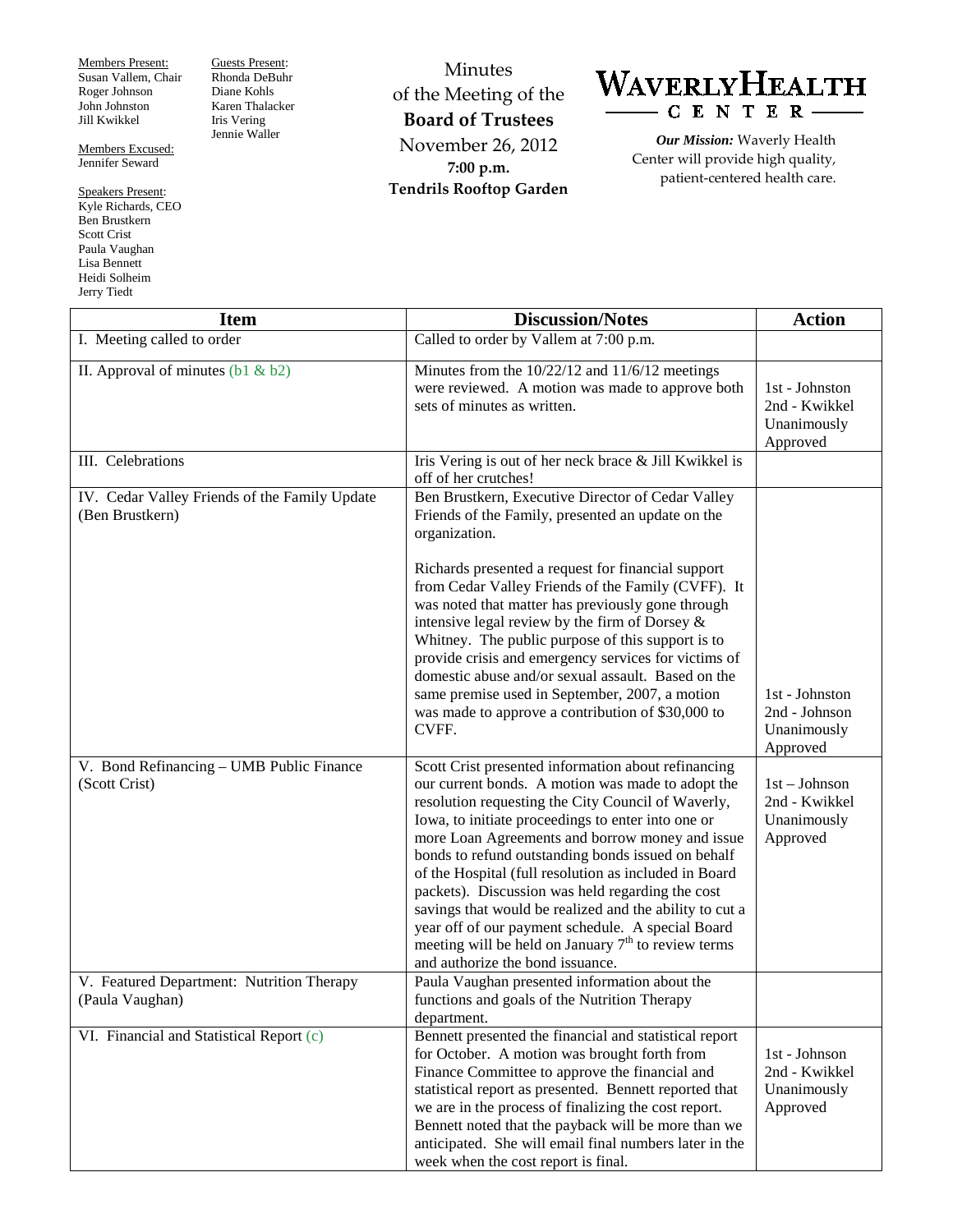| VII. Committee/Department Reports:                                                                                                                                                                                                                                                                                                                                                                                                                                                                                                     |                                                                                                                                                                                                                                                                                                                                                                                                                                                                      |                                                            |
|----------------------------------------------------------------------------------------------------------------------------------------------------------------------------------------------------------------------------------------------------------------------------------------------------------------------------------------------------------------------------------------------------------------------------------------------------------------------------------------------------------------------------------------|----------------------------------------------------------------------------------------------------------------------------------------------------------------------------------------------------------------------------------------------------------------------------------------------------------------------------------------------------------------------------------------------------------------------------------------------------------------------|------------------------------------------------------------|
| Environment of Care (d)                                                                                                                                                                                                                                                                                                                                                                                                                                                                                                                | The Environment of Care report was presented as<br>included in the Board packets.                                                                                                                                                                                                                                                                                                                                                                                    | Accepted                                                   |
| VIII. Medical Staff Report                                                                                                                                                                                                                                                                                                                                                                                                                                                                                                             | Richards reported that the Executive Committee of<br>the Medical Staff met on November 19 <sup>th</sup> . They<br>considered privileging items as listed under new<br>business. He noted that we will be kicking off an<br>initiative to increase Medical Staff participation in<br>administrative and Board activity. Richards reported<br>that he and Amy Long have been meeting with<br>providers to gather further input on the provider<br>satisfaction survey. |                                                            |
| IX. Patient Satisfaction Report (Heidi Solheim)<br>$(e1 - e5)$                                                                                                                                                                                                                                                                                                                                                                                                                                                                         | Solheim presented the Press Ganey patient<br>satisfaction survey results for the period ending<br>September 30th. She presented information about<br>the "Raise the Bar" projects that have been<br>implemented.                                                                                                                                                                                                                                                     |                                                            |
| X. C.E.O.'s Report<br>• Strategic Radiology Vendor Alliance                                                                                                                                                                                                                                                                                                                                                                                                                                                                            | Richards reported that we are investigating the<br>potential of developing a strategic radiology vendor<br>alliance. Such an alliance could work to our benefit<br>by assuring consistent customer service and<br>providing standardized platforms. Richards noted<br>that further information will be brought forward to<br>the Board in December or January.                                                                                                       |                                                            |
| Vaser                                                                                                                                                                                                                                                                                                                                                                                                                                                                                                                                  | Richards noted that we have sold our Vaser<br>equipment and will no longer be offering the service<br>line at Waverly Health Center.                                                                                                                                                                                                                                                                                                                                 |                                                            |
| ICO                                                                                                                                                                                                                                                                                                                                                                                                                                                                                                                                    | Richards presented an update on discussions that<br>have occurred regarding possible ICO/ACO's.                                                                                                                                                                                                                                                                                                                                                                      |                                                            |
| Provider Interest                                                                                                                                                                                                                                                                                                                                                                                                                                                                                                                      | Richards noted that he has been approached by a few<br>providers who have expressed interest in either being<br>employed by WHC or providing specialty clinic<br>services on our campus. He will present more<br>information to the Board as it becomes available.                                                                                                                                                                                                   |                                                            |
| XI. Old Business<br>Joint Commission & IDIA Survey Follow-<br>$\bullet$<br>Up (Iris Vering)                                                                                                                                                                                                                                                                                                                                                                                                                                            | Vering presented an update on survey follow-up.<br>She noted that we are on schedule with our finding<br>report submissions.                                                                                                                                                                                                                                                                                                                                         |                                                            |
| XII. New Business<br>• Request for Privileges:<br>• Haroon Afridi, MD - Consulting,<br>Radiology, RCI<br>· John Alcini, Jr., MD - Consulting,<br>Radiology, RCI<br>Gregg Berg, MD - Consulting,<br>Radiology, RCI<br>Douglas Boatman, MD - Consulting,<br>Radiology, RCI<br>Stephen Burke, MD - Consulting,<br>Radiology, RCI<br>Larry Burr, MD - Consulting, Radiology,<br><b>RCI</b><br>Craig Clark, MD - Consulting,<br>Radiology, RCI<br>• Darren Davenport, MD - Consulting,<br>Radiology, RCI<br>Gerald Decker, MD - Consulting, | Privileging items were presented as individually<br>listed at left. All files have been reviewed by the<br>Executive Committee of the Medical Staff. The<br>Executive Committee recommends approval. A<br>motion was made to approve all privileging items as<br>individually considered and recommended by the<br>Executive Committee of the Medical Staff.                                                                                                         | 1st - Kwikkel<br>2nd - Johnston<br>Unanimously<br>Approved |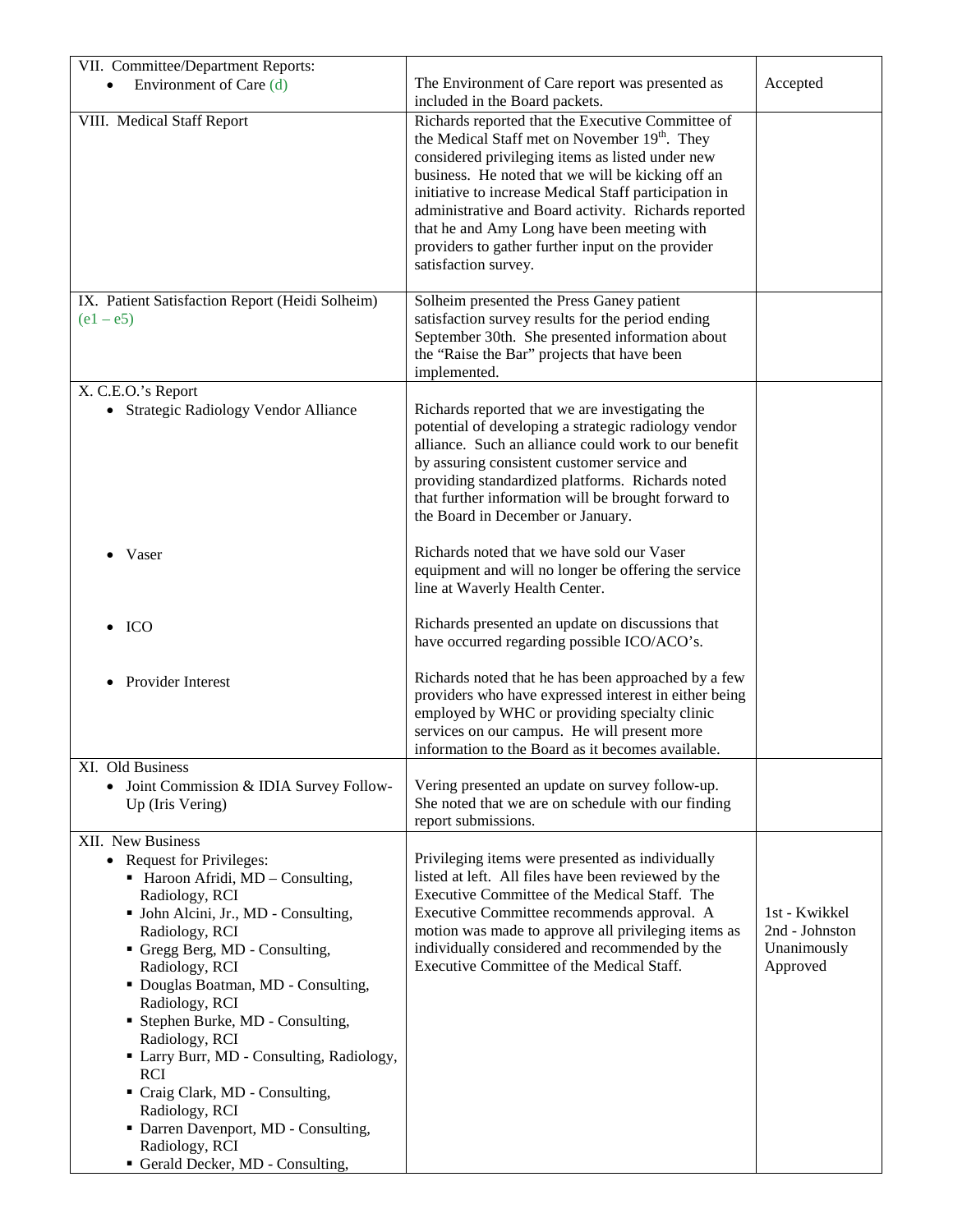Radiology, RCI

- Theodore Donta, MD Consulting, Radiology, RCI
- John Floyd, MD Consulting, Radiology, RCI
- W. Jay Friesen, MD Consulting, Radiology, RCI
- William Fulcher, MD Consulting, Radiology, RCI
- Glenn Hammer, MD Consulting, Radiology, RCI
- Michael Hanigan, MD Consulting, Radiology, RCI
- Brent Harris, MD Consulting, Radiology, RCI
- Laura Hemann, MD Consulting, Radiology, RCI
- Michael Hirleman, MD Consulting, Radiology, RCI
- Michael Hummel, MD Consulting, Radiology, RCI
- David Jensen, MD Consulting, Radiology, RCI
- Richard Kundel, MD Consulting, Radiology, RCI
- Keith Lacey, MD Consulting, Radiology, RCI
- Michael Macke, MD Consulting, Radiology, RCI
- Jeffery Morrill, DO Consulting, Radiology, RCI
- William Neff, MD Consulting, Radiology, RCI
- Mark Pedersen, MD Consulting, Radiology, RCI
- Brian Randall, MD Consulting, Radiology, RCI
- Brianne Seberger, MD Consulting, Radiology, RCI
- Robert Schmall, MD Consulting, Radiology, RCI
- Paul Schneider, DO Consulting, Radiology, RCI
- Gary Schweiger, MD Consulting, Radiology, RCI
- Richard Seitz, MD Consulting, Radiology, RCI
- David Smith, MD Consulting, Radiology, RCI
- David Van Roekel, MD Consulting, Radiology, RCI
- Reappointments to Medical Staff:
	- Joginder Singh, MD Courtesy, Oncology/Hematology, CVMS
	- Kalyana Sundaram, MD Consulting, Cardiology, CVMS
- Initial Appointment Change from Temporary to Provisional:
	- Megan Power, ARNP Active, Family Practice, WHC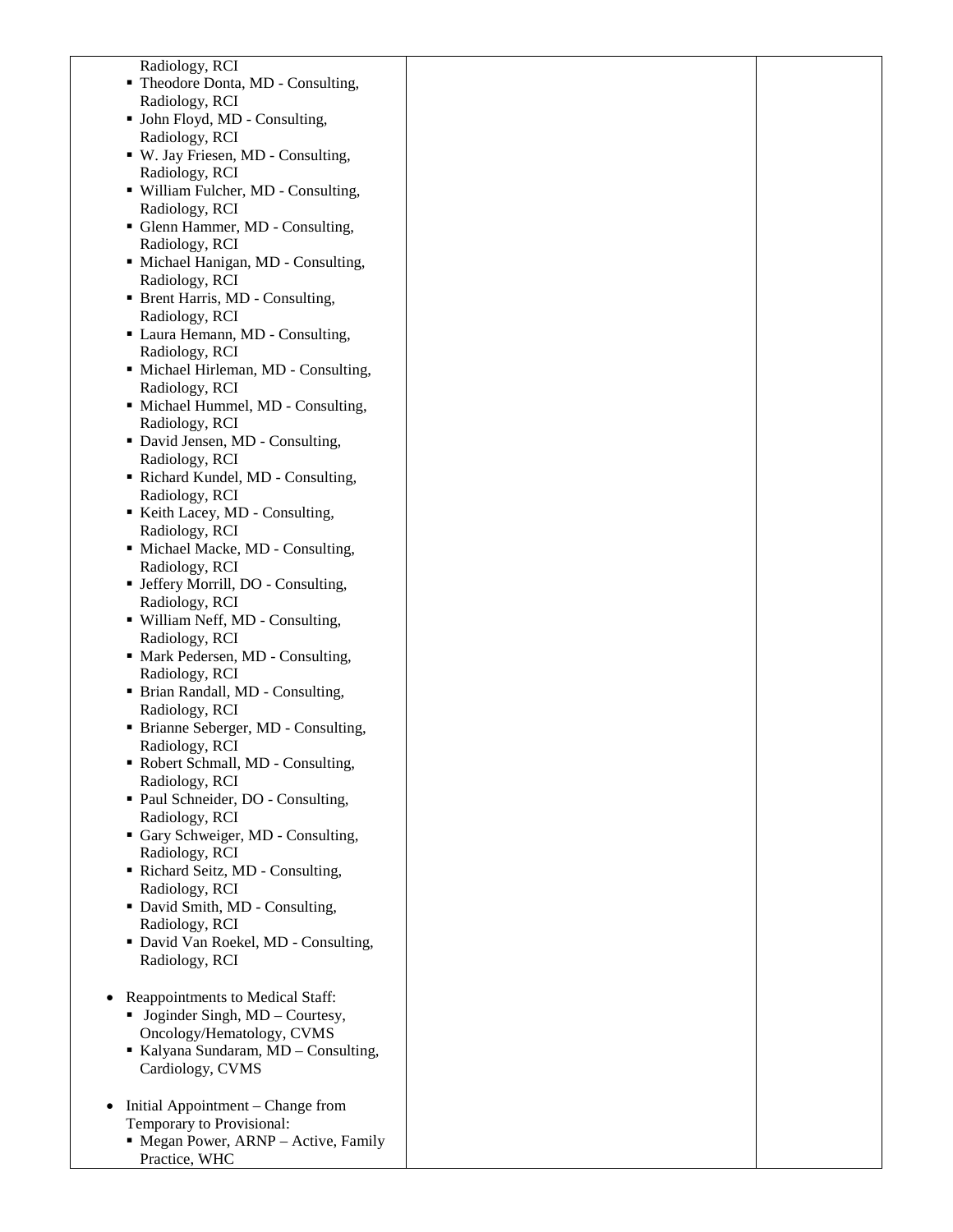| • Privilege Revisions:<br>• Lee Fagre, MD – Active, Family<br>Practice, Covenant<br>• Michael Berstler, MD - Active, Family<br>Practice, IHS<br>• Daniel Koos, M.D. - Active, Family<br>Practice, WHC<br>• Clay Dahlquist, DO - Active, Family<br>Practice, WHC<br>• Daniel Darnold, MD - Active, Family<br>Practice, IHS |                                                                                                                                                                                                                                                                                           |                                                            |
|---------------------------------------------------------------------------------------------------------------------------------------------------------------------------------------------------------------------------------------------------------------------------------------------------------------------------|-------------------------------------------------------------------------------------------------------------------------------------------------------------------------------------------------------------------------------------------------------------------------------------------|------------------------------------------------------------|
| <b>Resignations from Medical Staff:</b><br>٠<br>• Martin Sands, MD – Consulting,<br>Dermatology, Dermatology Associates<br>$\blacksquare$ John Alexander, MD – Consulting,<br>Radiology, vRad<br>• Steven Brick, MD - Consulting,<br>Radiology, vRad<br>• Dariusz Bulczek, MD - Consulting,                               |                                                                                                                                                                                                                                                                                           |                                                            |
| Radiology, vRad<br>Karen Caldemeyer, MD - Consulting,<br>Radiology, vRad<br>• Parina Cho, MD - Consulting,<br>Radiology, vRad<br>• Steven Davis, MD - Consulting,<br>Radiology, vRad                                                                                                                                      |                                                                                                                                                                                                                                                                                           |                                                            |
| · Jason Hurt, MD - Consulting, Radiology,<br>vRad<br>• Joshua Morais, MD - Consulting,<br>Radiology, vRad<br>• Marc Paul, MD - Consulting, Radiology,<br>vRad<br>• Ranie Pendarvis, MD - Consulting,                                                                                                                      |                                                                                                                                                                                                                                                                                           |                                                            |
| Radiology, vRad<br>• Bruce Reiner, MD - Consulting,<br>Radiology, vRad<br>• Danit Talmi, MD - Consulting,<br>Radiology, vRad<br>• James Turner, MD - Consulting,                                                                                                                                                          |                                                                                                                                                                                                                                                                                           |                                                            |
| Radiology, vRad<br>· William Zinn, MD - Consulting,<br>Radiology, vRad                                                                                                                                                                                                                                                    |                                                                                                                                                                                                                                                                                           |                                                            |
| New/Revised Policies & Procedures:<br>$\blacksquare$ Tissue Case Review (f)<br>• Ongoing Professional Practice<br>Evaluation $(g)$<br>• Provider Response Time to Patient<br>Assessment and Care Needs (h)<br>• Physician Oversight of Midlevel<br>Providers (i)                                                          | The revised policies as listed at left were presented<br>for review as included in the Board packets. The<br>policies have been reviewed by the Executive<br>Committee of the Medical Staff and are<br>recommended for approval. A motion was made to<br>approve the policies as written. | 1st - Johnson<br>2nd - Johnston<br>Unanimously<br>Approved |
| Finance Committee (j)<br>$\bullet$                                                                                                                                                                                                                                                                                        | Bennett reported that the Finance Committee met<br>prior to this meeting. Minutes from said meeting<br>will be distributed with the December Board packet.                                                                                                                                |                                                            |
| " Capital Request - Paragon Physician<br>Documentation $(i)$                                                                                                                                                                                                                                                              | Tiedt presented a capital request for Paragon<br>Physician Documentation at a cost not to exceed<br>\$119,522.                                                                                                                                                                            |                                                            |
| • Capital Request - Paragon Emergency                                                                                                                                                                                                                                                                                     | Tiedt presented a capital request for Paragon                                                                                                                                                                                                                                             |                                                            |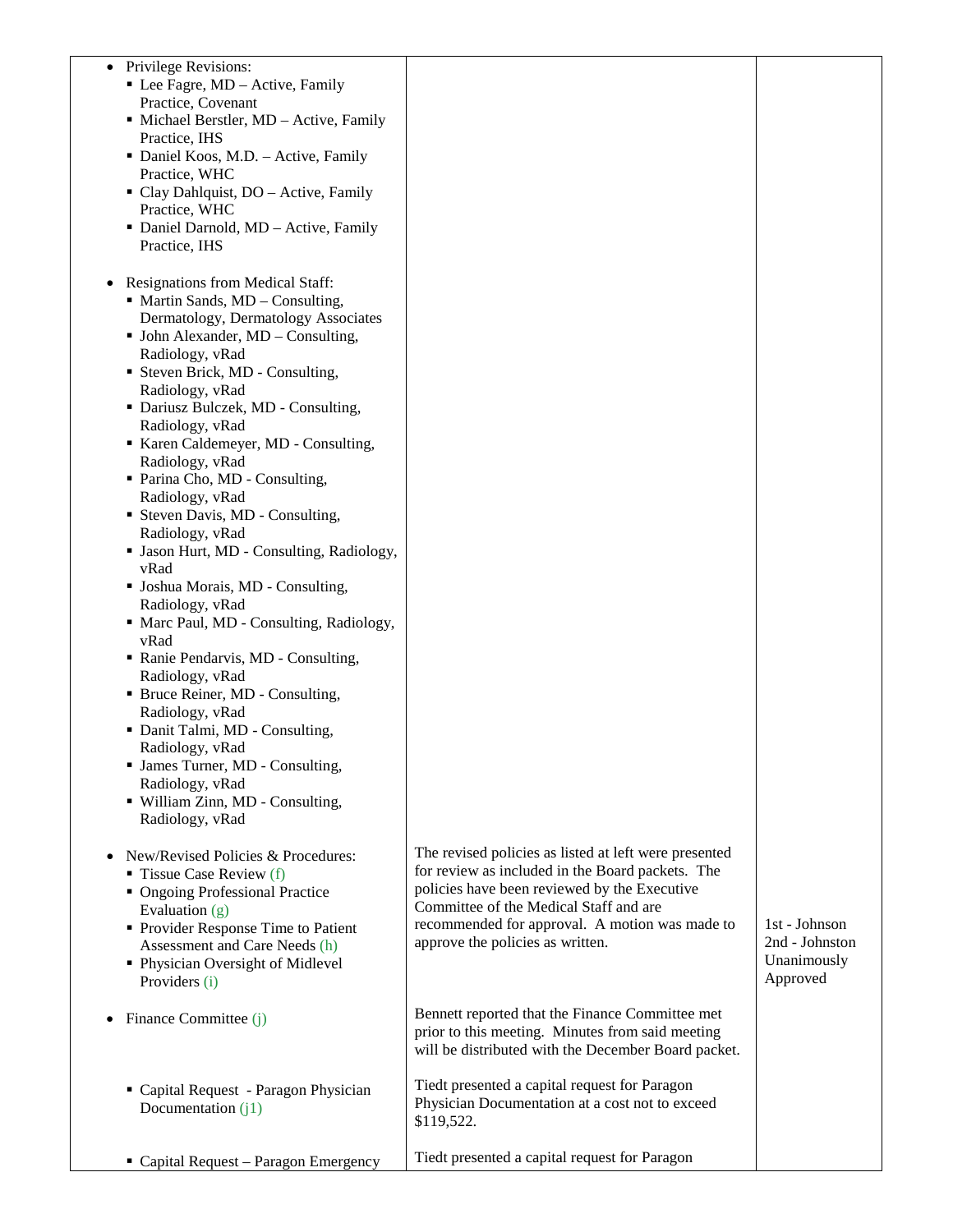| Department Clinicals (j2)                                        | Emergency Department Clinicals at a cost not to<br>exceed \$66,484.                                                                                                                                                                                                                                                                                                           |                                                                        |
|------------------------------------------------------------------|-------------------------------------------------------------------------------------------------------------------------------------------------------------------------------------------------------------------------------------------------------------------------------------------------------------------------------------------------------------------------------|------------------------------------------------------------------------|
|                                                                  | Tiedt reported that both of the items are being made<br>available to us by McKesson at a 40% discount. He<br>noted that 25% of the purchase price will be due this<br>fiscal year, with the remainder due next year.                                                                                                                                                          |                                                                        |
|                                                                  | A motion was brought forth from the Finance<br>Committee to approve the capital requests as<br>presented.                                                                                                                                                                                                                                                                     | 1st - Kwikkel<br>2nd - Johnson<br>Unanimously<br>Approved              |
| Appassure Agreement (j3)                                         | Tiedt presented the Appassure agreement. This is an<br>annual renewable agreement for an annual cost of<br>\$12,441.65. A motion was made to approve the<br>agreement as presented.                                                                                                                                                                                           | 1st - Johnson<br>2nd - Kwikkel<br>Unanimously                          |
| Phillips OBTV Service Renewal (j4)                               | Tiedt presented the Phillips OBTV service<br>agreement renewal. This is a 4 year service<br>agreement for an annual cost of \$22,359.14. A<br>motion was made to approve the agreement as<br>presented.                                                                                                                                                                       | Approved<br>1st - Kwikkel<br>2nd - Johnston<br>Unanimously<br>Approved |
| <b>Charity Care</b>                                              | Bennett presented the following application for<br>charity care:<br>Application is for an individual who<br>٠<br>qualifies for a 80% write off under our<br>charity care policy. The total to be written<br>off is \$23,460.80.                                                                                                                                               |                                                                        |
|                                                                  | A motion was made to approve the application as<br>presented.                                                                                                                                                                                                                                                                                                                 | 1st - Johnson<br>2nd - Kwikkel<br>Unanimously                          |
| Economic Development (k)                                         | Richards presented a financial support request from<br>the City of Waverly's Economic Development<br>department. Discussion was held regarding the<br>importance of Economic Development. A motion<br>was made to approve \$5,000 in financial support to<br>the City of Waverly for Economic Development.                                                                    | Approved<br>1st - Johnston<br>2nd - Johnson<br>Unanimously<br>Approved |
| Legal Services Agreement - Gallagher,<br>Langlas & Gallagher (1) | Richards presented a request to continue our<br>partnership agreement for legal services with<br>Gallagher, Langlas & Gallagher, P.C. (GLG).<br>Discussion was held regarding the value of the<br>services provided. A motion was made to approve<br>continuing the partnership agreement for legal<br>services with GLG at a cost of \$39,500 for the 2013<br>calendar year. | 1st - Kwikkel<br>2nd - Johnston<br>Unanimously<br>Approved             |
| <b>Rural Health Clinic Program Evaluations</b><br>$(m1 - m5)$    | Kohls presented the Rural Health Clinic (RHC)<br>program evaluations for Christophel, Nashua, Shell<br>Rock, Walk-In and Women's Clinics. A motion was<br>made to approve the program evaluations as<br>presented.                                                                                                                                                            | 1st - Johnston<br>2nd - Kwikkel<br>Unanimously<br>Approved             |
| • Planetree Report                                               | No report.                                                                                                                                                                                                                                                                                                                                                                    |                                                                        |
| XIII. Adjourn                                                    | A motion was made to adjourn the meeting at 8:49<br>p.m.                                                                                                                                                                                                                                                                                                                      | 1st - Johnston<br>2nd - Kwikkel<br>Unanimously<br>Approved             |
|                                                                  |                                                                                                                                                                                                                                                                                                                                                                               |                                                                        |